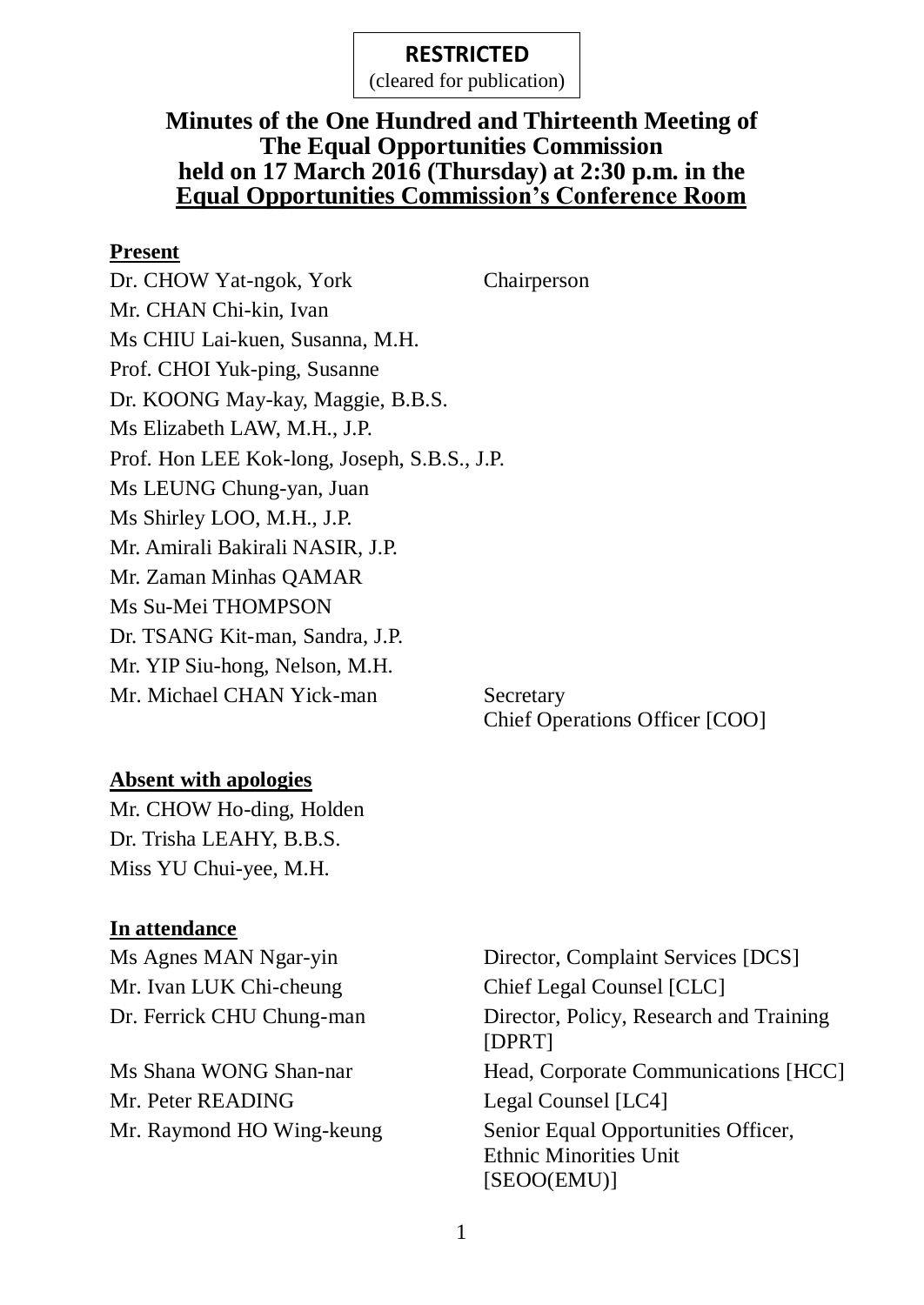(cleared for publication)

Mr. Robert LI Consumer Search HK Ltd. \ Miss Peggy WONG

Miss Gloria YU Wai-ling Senior Equal Opportunities Officer, Administration & Personnel [SAP] Miss Kerrie TENG Yee-san Senior Accounting Manager [SMA] For Agenda Item No. 9 only

# **I. Introduction**

1. The Chairperson (C/EOC) welcomed all Commission Members (Members) to the 113<sup>th</sup> Meeting. He also welcomed Mr. Robert LI and Miss Peggy WONG, representatives of Consumer Search Hong Kong Limited (CSG), the external consultant engaged by the EOC to conduct the Service User Satisfaction Survey 2015 to the Meeting. Apologies for absence were received from Mr. Holden CHOW, Dr Trisha LEAHY and Miss YU Chui-yee due to out of town business/other engagements. Ms Susanna CHIU and Ms Elizabeth LAW would join the meeting at a later time.

2. C/EOC said that there were no items that should immediately be reported after the meeting. As such, a press briefing would not be held after the meeting but a press release would continue to be issued.

3. C/EOC proposed and Members agreed to consider Agenda Item 9 on "Findings of the Qualitative Phase of the 2015 Service User Satisfaction Survey relating to EOC's Complaints Handling Mechanism" first so that representatives from CSG could leave the meeting when discussion on this item was finished.

# **II. Findings of the Qualitative Phase of the 2015 Service User Satisfaction Survey relating to EOC's Complaints Handling Mechanism**

(EOC Paper No. 7/2016; Powerpoint Presentation materials prepared by CSG tabled; Agenda Item No. 9)

4. EOC Paper No. 7/2016 presented the preliminary key findings of the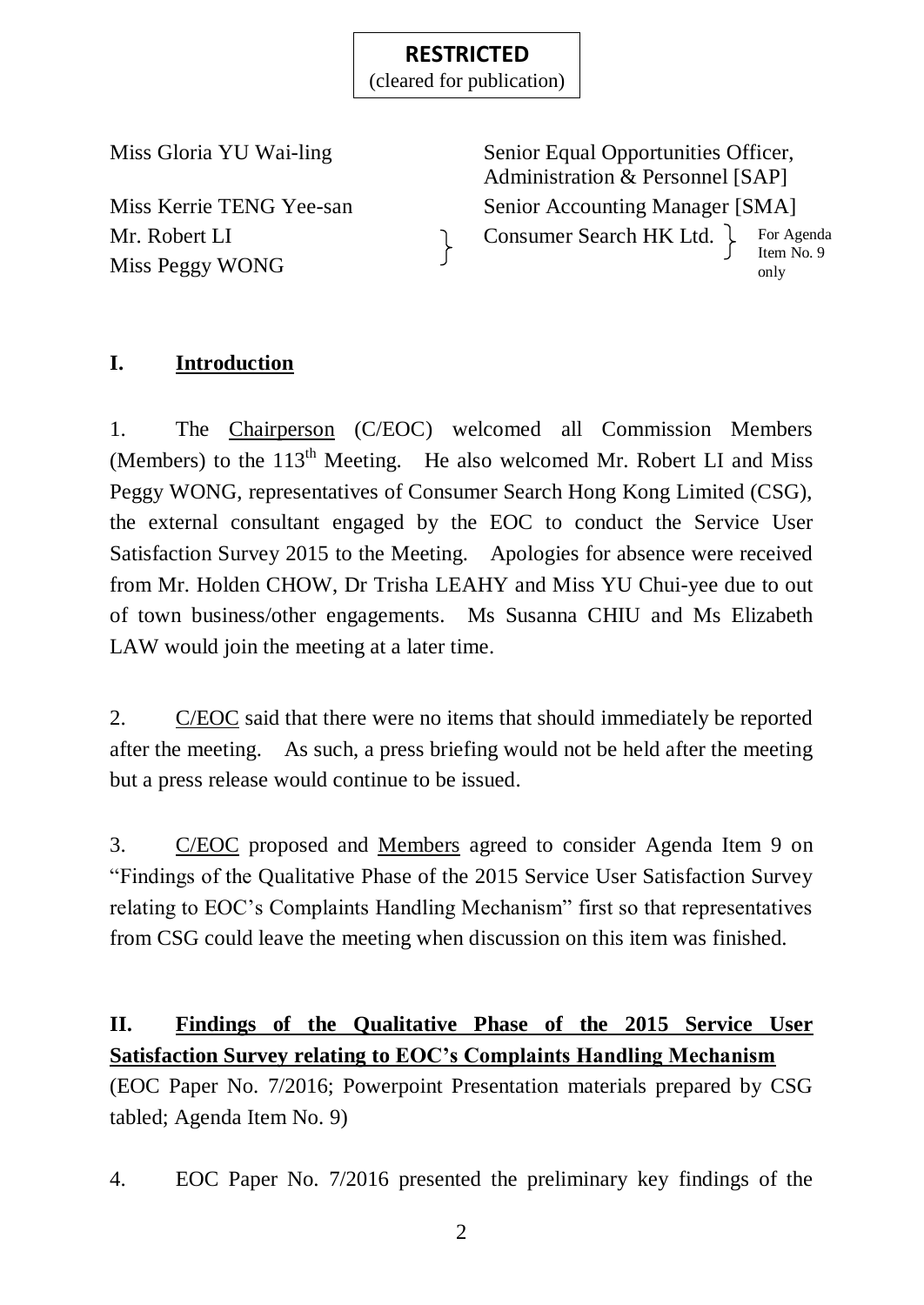(cleared for publication)

qualitative phase of the Service User Satisfaction Survey on EOC's complaint handling and enquiry service for the period from 1 August 2014 to 31 July 2015 (SUS-2015).

*(Prof Hon Joseph LEE and Dr Maggie KOONG joined the meeting respectively at this juncture.)*

5. Mr Robert LI informed that in-depth interviews were employed as a follow-up study of the questionnaire phase in the SUS-2015 to seek a deeper understanding of service users' views towards EOC's complaint handling and enquiry service and for possible service enhancements. Members noted that this was the first time in-depth interviews were employed as a follow-up study in this annual survey, i.e. the qualitative phase of the survey and a total of 24 in-depth interviews had been conducted. The preliminary key findings based on a total of 13 in-depth interviews (with 4 Complainants, 4 Respondents and 5 Enquirers) were presented in the Appendix to EOC Paper No. 7/2016. The latest key findings based on all 24 in-depth interviews conducted (with 8 Complainants, 8 Respondents and 8 Enquirers encompassed the 4 anti-discrimination legislation, except for Respondents of the Family Status Discrimination Ordinance) were available from the powerpoint presentation materials prepared by CSG tabled.

6. Mr Robert LI then presented to Members the major highlights of the in-depth interviews conducted and the key findings, including the objectives of the in-depth interviews, the eligible respondents and sample selection methodology and the major recommendations proposed by CSG after consolidating views from the respondents of the in-depth interviews. The major recommendations were categorized into "desirable traits of staff", "handling process" and "information and work of the EOC". Details were listed on slide number 9 to 11 in the presentation materials tabled.

7. Prof Hon Joseph LEE expressed that the survey was good since it detailed some service users' views as possible yardsticks to measure how EOC has performed. He asked if there was any information on how the EOC had fared against the yardsticks. In response, C/EOC said that it was the first time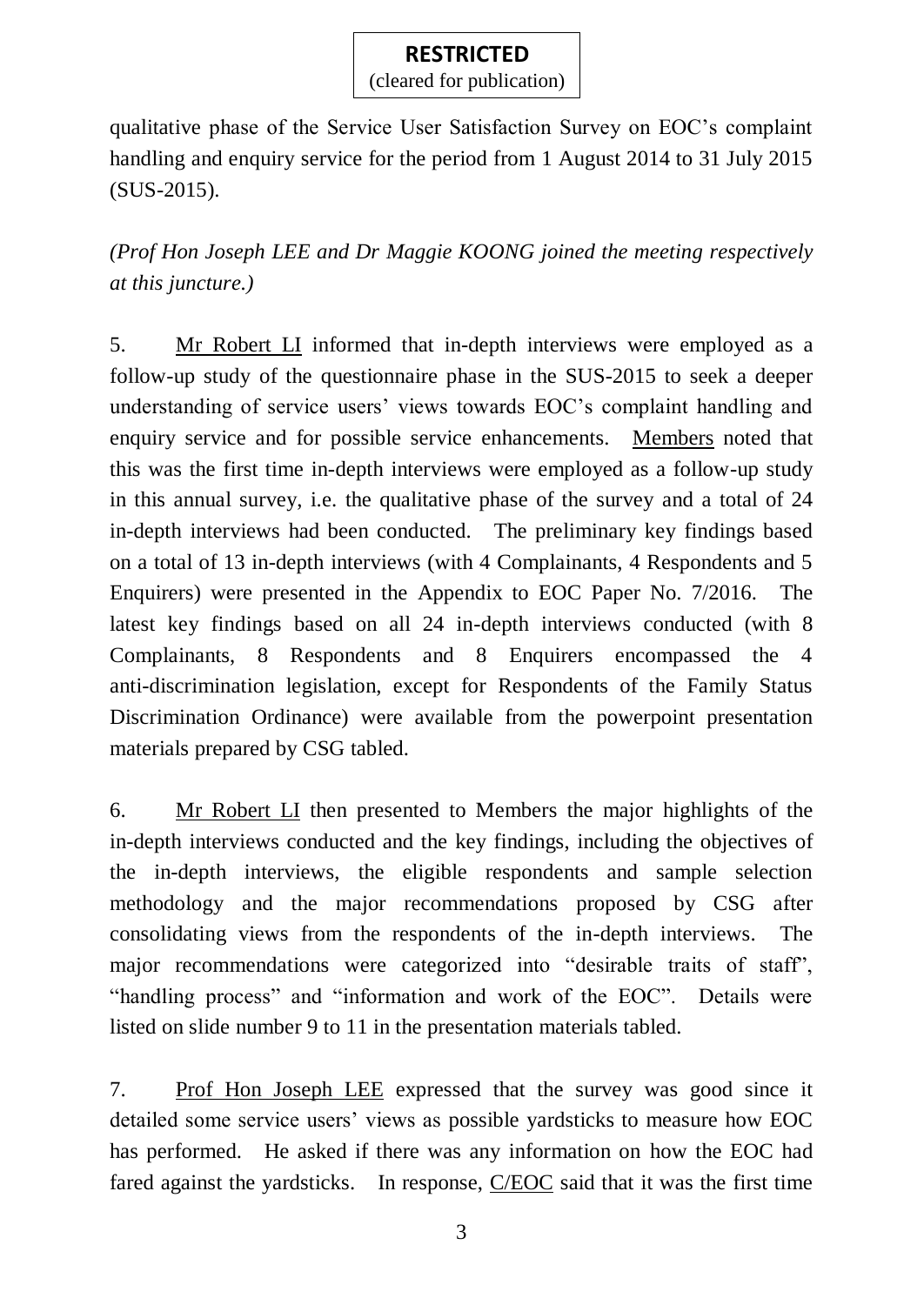(cleared for publication)

that feedback from service users was collected through in-depth interviews. The yardsticks had not yet been adopted, hence there was no such information available. They could be considered for adoption in future surveys. Nonetheless, users' satisfaction was only one of the measurements. The level of professional service, the degree of impartiality and efficiency were also important criteria. DCS said she welcomed the recommendations in this qualitative phase which would be considered by all staff in the CSD for continuous improvements. Nevertheless, she pointed out that the information collected in the 24 interviews were views and not necessarily facts. Moreover, the service of the CSD was not normal customer service as it was about law enforcement. There were areas that could not be compromised in EOC's service, such as the set of standard procedures to ensure fairness and the standards for collecting evidence in investigation of cases. In these areas, flexibility might not be possible. As such, some of the suggestions from service users might not be practicable.

#### *(Ms Susanna CHIU joined the meeting at this juncture.)*

8. Ms Shirley LOO noted that there were some good comments from participants recorded in the findings. She said that it was difficult to satisfy all parties to complaints. She suggested staff of the Division concerned to assess the recommendations based on their professional judgment and experience on what could be implemented. Mr AB NASIR also agreed that EOC staff had been doing quite well. It was not an easy task when information/evidence collected in investigation had to be used for conciliation by Complaint Services Division and later for litigation by Legal Service Division if required. The standard for these two functions were different but ultimately sufficient information needed to be collected to assess the merits of the case for litigation purposes and professional judgment and a balanced approach were required. Therefore, refining the survey to let service users understand the differences before collecting their views would be helpful in obtaining more meaningful feedback.

9. Dr Sandra TSANG agreed with Mr AB NASIR's views. She said that the survey was a good tool for continuous service enhancement. She suggested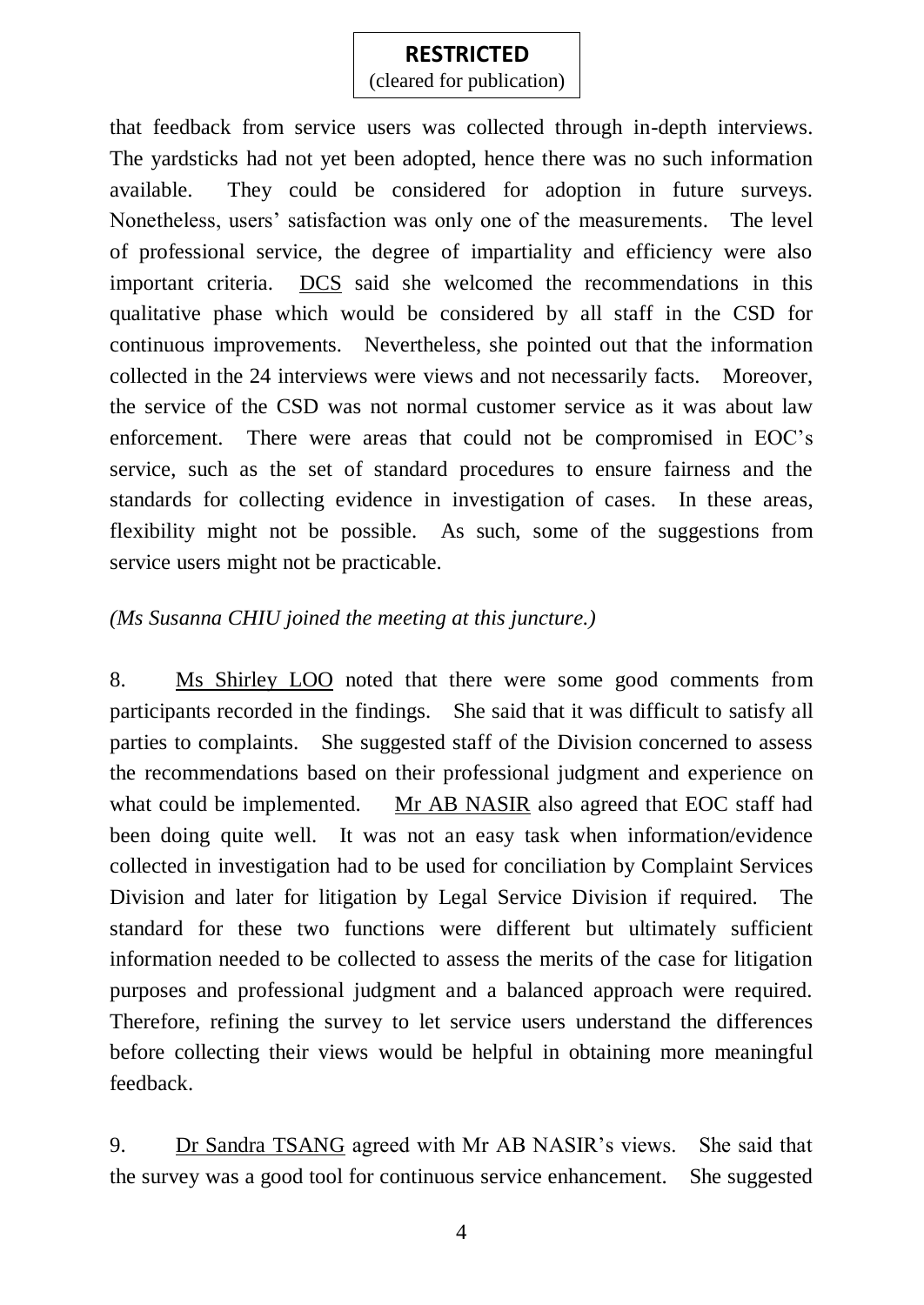(cleared for publication)

that in future surveys, the design of the questionnaire could be split for seeking feedback on service relating to complaints investigation on the one hand and conciliation on the other. Guidance should also be given to the service users/survey respondents to enable them to have a better understanding of the differences between the two distinct functions so that more meaningful feedback could be obtained. She added that EOC staff had been working very hard and doing well. Prof. Susanne CHOI also remarked that the feedback on complaint service and on enquiry service should be separately reported as their nature and service standards were different. In addition, she suggested adopting a more balanced approach to present the findings such that areas that survey respondents found commendable could be presented first in the report followed by areas for improvements.

10. Mr Robert LI supplemented that this qualitative phase of the SUS-2015 was a follow up of the quantitative survey presented to Members in the December 2015 Meeting to better understand areas that the EOC could further improve on its complaint handling and enquiry services. The findings of the quantitative phase of the SUS-2015 presented to Members in December 2015 were mainly closed-end questions to give a statistical representation of how EOC had performed from the service users' perspective. It was understandable that it was not possible to satisfy all and achieve a 100% satisfaction rating on all service aspects. Nonetheless, by comparing findings in the current survey with those in the past, a trend could be obtained to assess if service standards were maintained at a certain acceptable level. Nonetheless, findings in this qualitative phase of the survey and Members' views expressed were helpful in redesigning future survey process and the questionnaires to better gauge feedback from service users.

11. C/EOC thanked Members' views and suggestions and thanked Mr. Robert LI and Miss Peggy WONG for their attendance.

*(Mr Robert LI and Miss Peggy WONG were excused and left the meeting at this juncture. Mr AB NASIR also left the meeting at this juncture.)*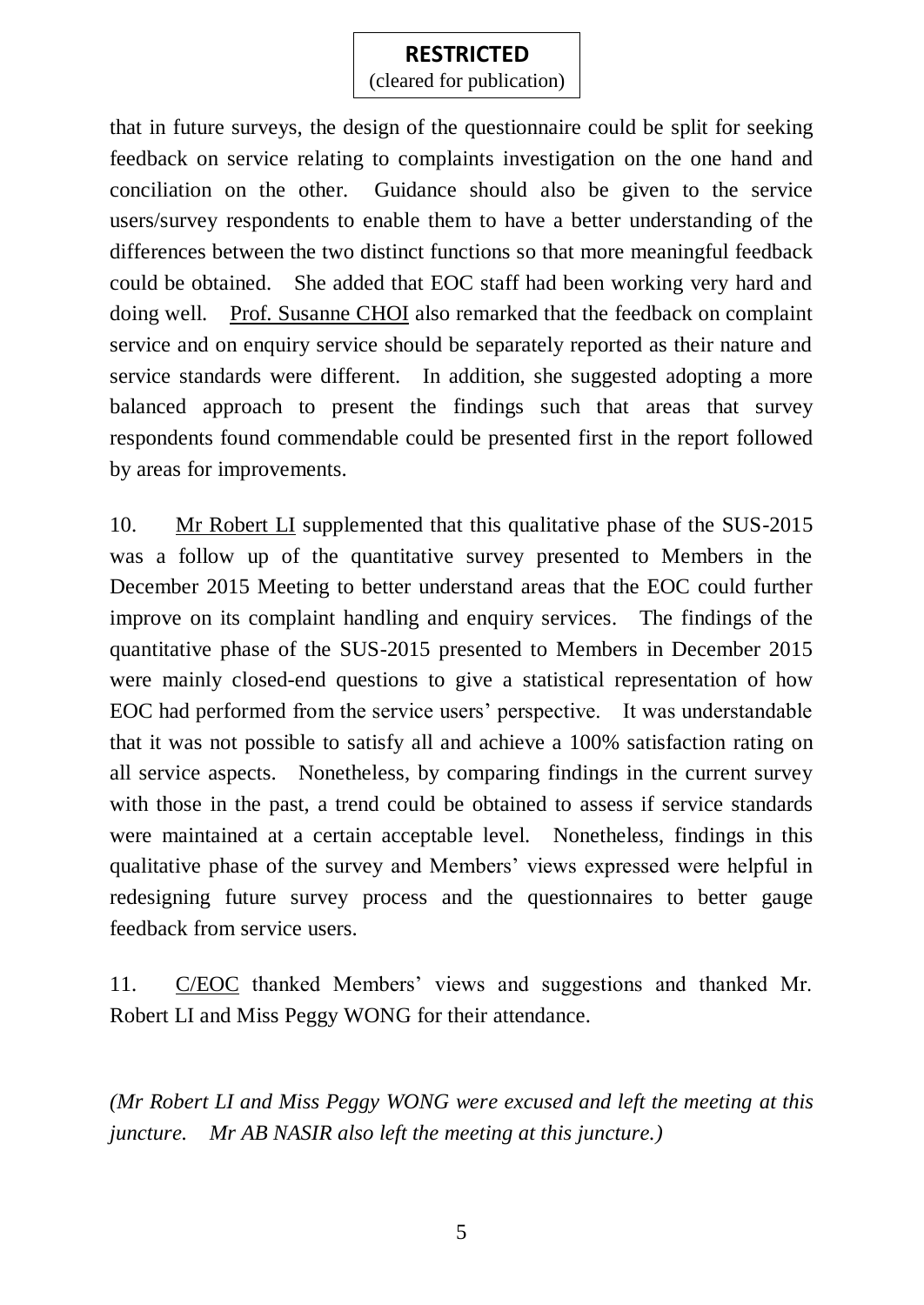(cleared for publication)

# **III. Confirmation of Minutes** (Agenda Item No. 1)

12. The draft minutes of the  $112<sup>th</sup>$  EOC Meeting held on 17 December 2015 were issued to Members on 15 January 2016. There were no amendments proposed. They were confirmed without amendments.

# **IV. Matters Arising** (Agenda Item No. 2)

13. Members noted that matters arising from the last meeting requiring attention had been placed under the new agenda of this meeting for consideration.

14. With reference to the application for leave to appeal against the decision of the Labour Tribunal on the granting of contract-end gratuity to a former staff, C/EOC informed that leave for appeal had been granted to the EOC in a hearing at the High Court on 16 March 2016. The next step would be the substantive hearing of the intended appeal, a date yet to be fixed and the matter would be further considered at the Administration and Finance Committee.

## **V. New Agenda Items**

## **Progress on The Discrimination Law Review**

(EOC Paper No. 1/2016; The Confidential Discrimination Law Review – Submissions to the Government Executive Summary tabled, Agenda Item No. 3)

15. C/EOC said that in response to the request issued by the Secretariat on 26 February 2016 for Members' advice on the documents relating to the Discrimination Law Review (DLR), 11 Members had given their endorsement. Since the documents were scheduled to be released to the public on 29 March 2016, he sought Members' advice again on the DLR report in this meeting. The latest version of the executive summary of the DLR Submissions to the Government, which should remain confidential until the DLR report was released on 29 March 2016, was tabled for Members' reference. Members were reminded that the tabled executive summary was not to be taken away after the meeting.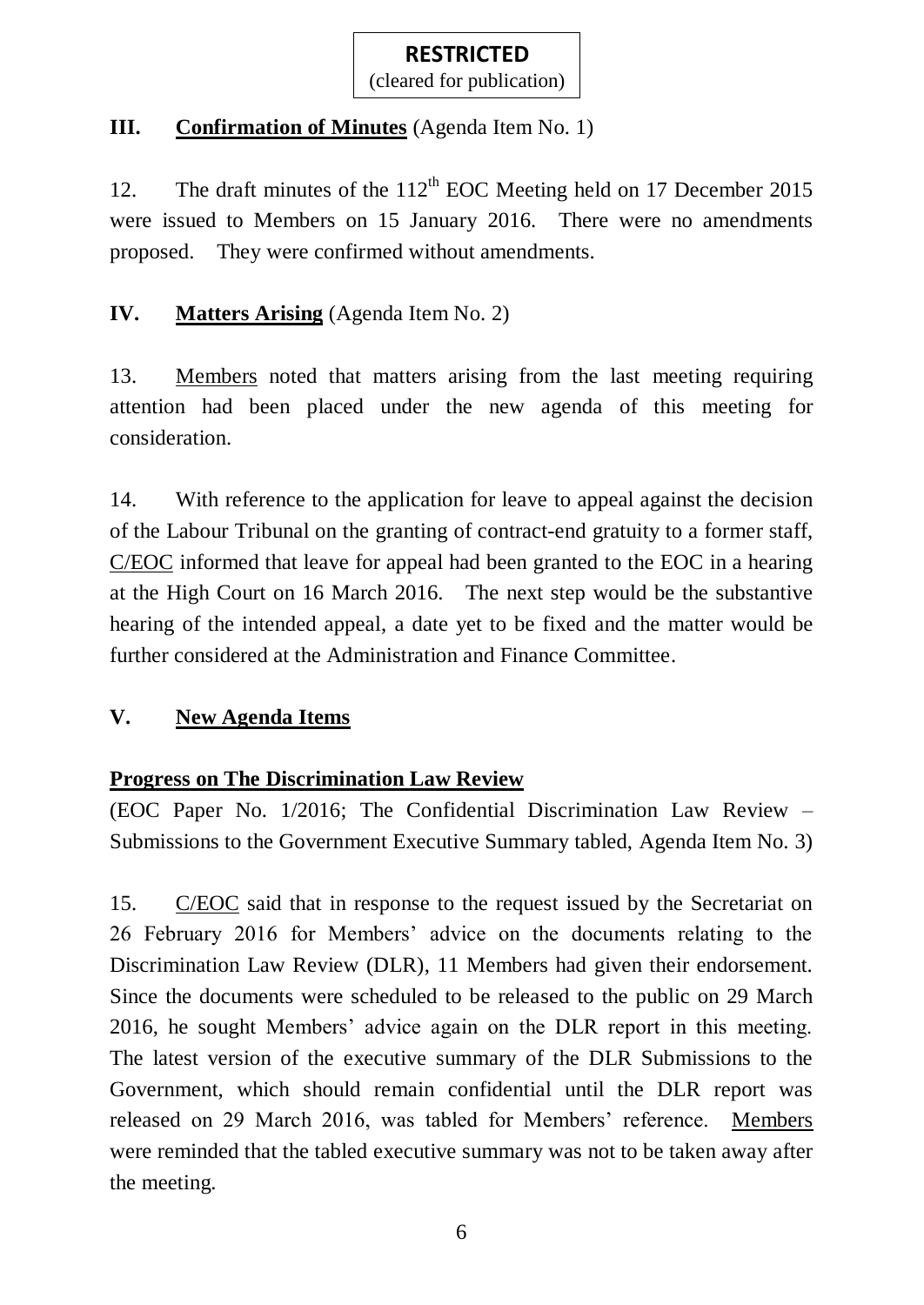(cleared for publication)

16. LC4 highlighted to Members the latest progress of the DLR project and the important points in the latest version of the executive summary tabled. C/EOC added that in the analysis, the reasoning was more important than the number of responses received. Members posed no questions to the DLR project and unanimously approved all the DLR documents at the meeting. C/EOC thanked Members and staff for their hard work in the DLR project in the past three years. Since the recommendations were mainly for the Government to consider, a briefing on the DLR recommendations had been arranged for the CMAB. He said that the recommendations were clearly categorized to facilitate follow up. The executive summary would be translated into different EM languages and they would be released later when ready.

#### *(LC4 left the meeting at this juncture.)*

[Post-meeting note: The DLR report has been released to the public on Tuesday, 29 March 2016.]

## **Updated Status of EOC's Strategic Priorities**

(EOC Paper No. 2/2016; Agenda Item No. 4)

17. EOC Paper No. 2/2016 presented to Members the updated status of the EOC's Strategic Priorities. COO took Members through the latest development on the 5 strategic priority work areas which included the Discrimination Law Review, Legal Protection for Sexual Minorities from Discrimination on the Basis of Sexual Orientation and Gender Identity, Education and Employment Opportunities for Ethnic Minorities, Integrated Education for Students with Special Education Needs and its impact on Employment Opportunities and the Functional approach in addressing the needs of persons with disabilities by the Government. C/EOC commented that considerable work had been done in the past 3 years on the 5 strategic priorities, particularly those on the educational front which would have a long term impact on the society. Apart from the 5 priority areas, it should also be noted that the EOC also undertook substantial work on prevention of sexual harassment and significant progress had been made. New provisions in the Sex Discrimination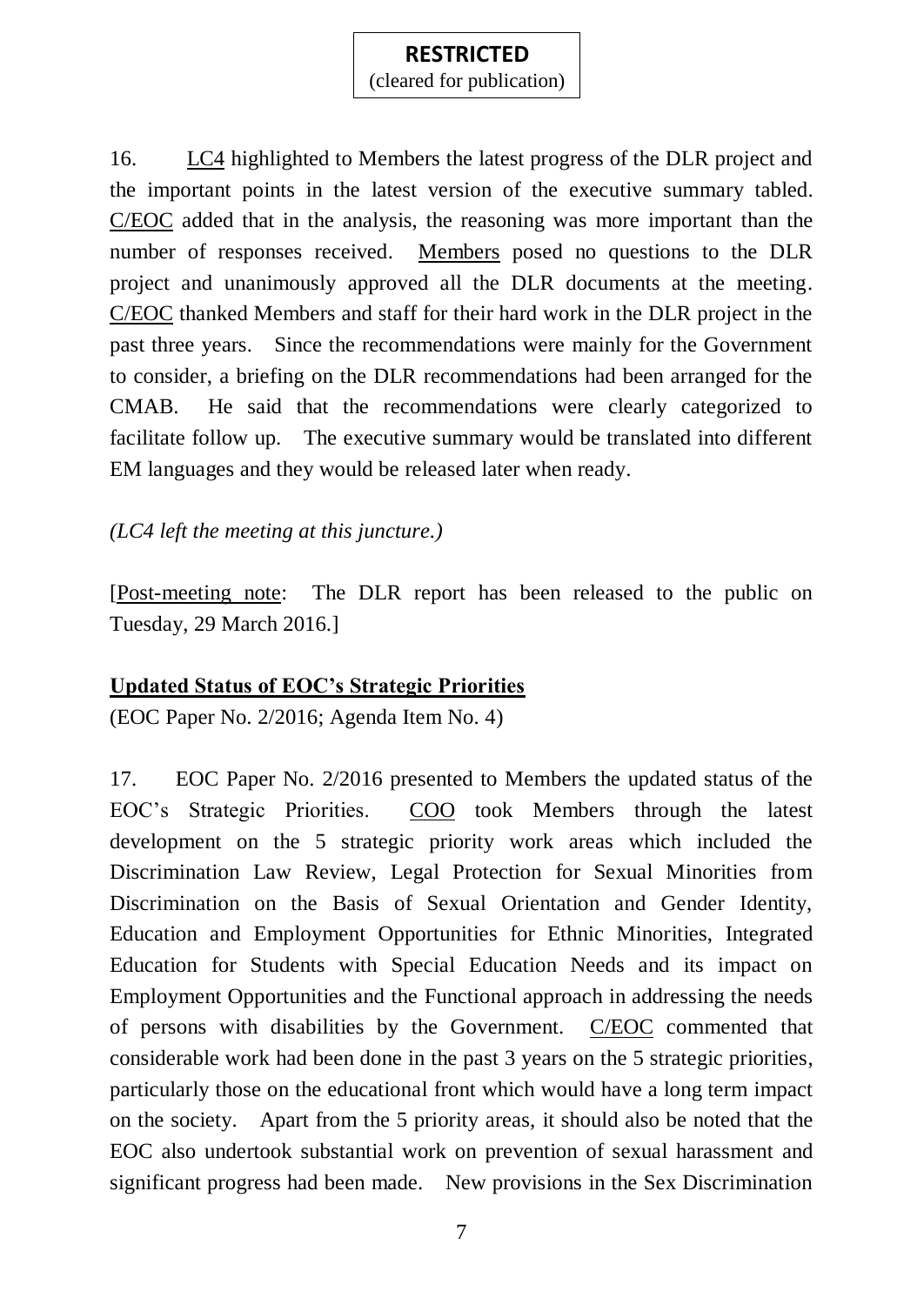(cleared for publication)

Ordinance had been introduced in 2014 to prohibit sexual harassment by customers of service providers, including liability for harassment on Hong Kong-registered ships and aircraft in relation to the provision of goods, facilities and services, even if the alleged act happened outside Hong Kong.

18. Members noted EOC Paper No. 2/2016.

*(Ms Elizabeth LAW joined the meeting at this juncture.)*

#### **Procedure for Handling Dissatisfaction expressed to Board Members on EOC's work by the Public**

(EOC Paper No. 3/2016; Agenda Item No. 5)

19. DCS went through the salient points contained in EOC Paper No. 3/2016 with Members which was to seek Members' endorsement on a proposed procedure on how to handle dissatisfaction expressed to Members by service users regarding complaints handled by the EOC.

20. Members noted that one of the major functions of the EOC was to handle enquiries and complaints related to discrimination from the public, which was carried out by the CSD. From time to time, service users who were not satisfied with the EOC's service would appeal to parties outside of CSD, such as lodging service complaints with EOC's service improvement officer or filing a complaint with the Ombudsman. In some cases, the objective behind these actions was to request a reconsideration of the decision, or a change in the handling procedures of the case concerned. Recently, it was observed that more service users had approached individual EOC Members directly to voice out their dissatisfaction of case handling by the CSD. Some were not satisfied with their case outcome thereby requesting Members to re-consider the merits of their case; others were not satisfied with the handling procedures of their complaints and sought Members' intervention when the investigation was still ongoing or concluded.

21. As the EOC's function of handling enquiries and complaints is vested in CSD, which has the expertise and experience to handle cases according to the provisions of the current legislation as well as the division's internal operation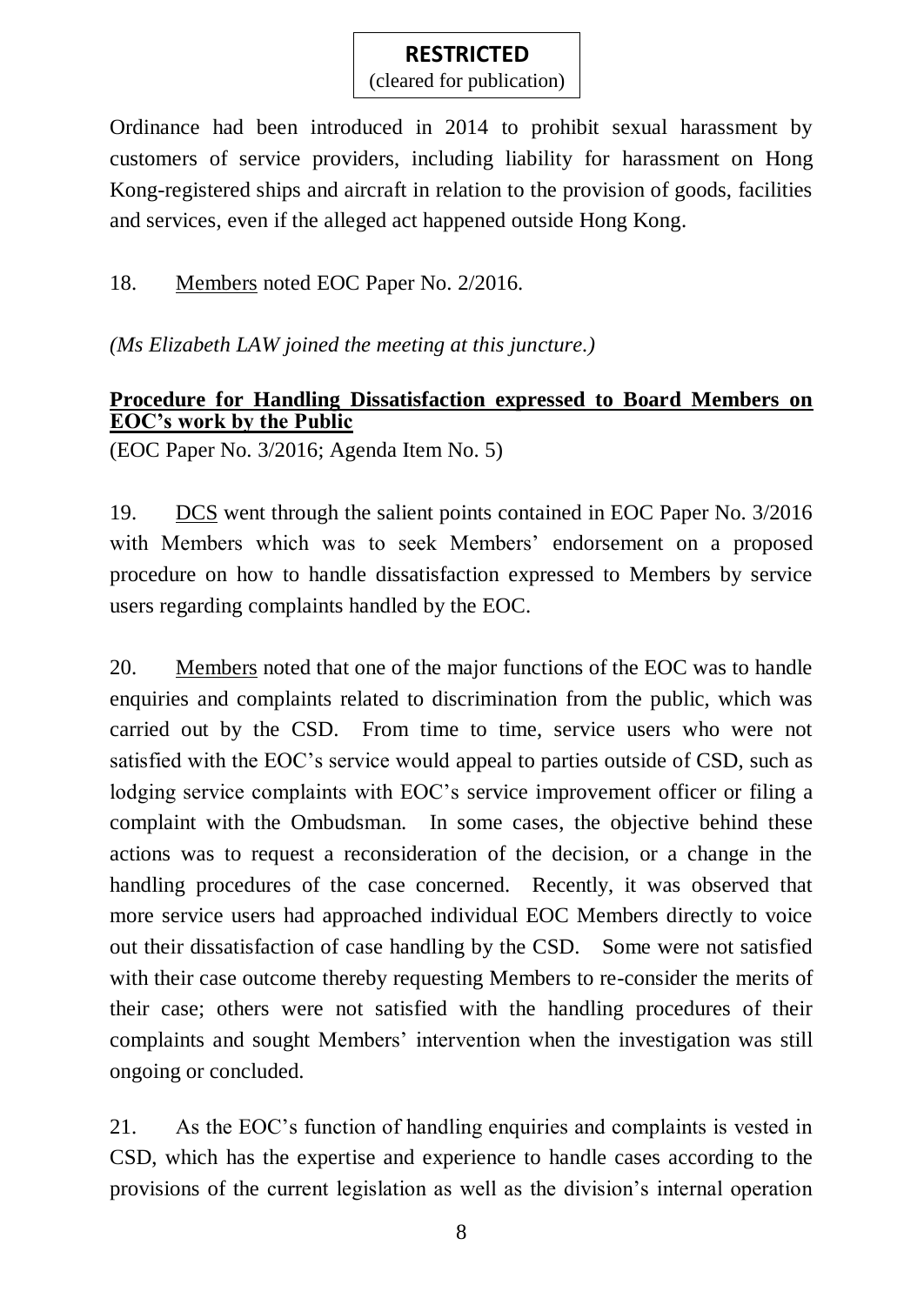(cleared for publication)

procedures, it might not be appropriate for any party outside the CSD, including EOC Members and C/EOC, to get involved when the case was still in progress. In light of this, and under normal circumstances, complaint handling should be the exclusive responsibility of the complaint handling staff, as a matter of policy. However, if concerns and dissatisfaction were expressed to Members by a service user after a case has been concluded, Members could inquire from CSD or contact COO office for the necessary details and explanations, as well as recommending course of actions where appropriate.

22. Members deliberated on the proposed procedures. C/EOC said that if service users were not satisfied with the CSD's decision and asked for a review, the CSD would normally review the case concerned again to ensure the handling process, the reasoning of the case and the explanations provided to parties concerned were all properly done. It was important that all cases were handled under the same protocol professionally and impartially. In response to Members' question related to whether there was a formal appeal mechanism against the CSD's decision, COO said that although there was now no such mechanism, if service users were not satisfied with CSD's decision, they would approach the EOC including the Chairperson or the Board and the case would be re-considered by the CSD or elevated to the Legal and Complaints Committee as necessary and the EOC has dealt with quite a few of such cases before.

23. The proposed procedure was agreed by Members subject to a minor refinement to be made on the letter to be sent to the complainant on this standard procedure. Under the agreed procedure, if complainants had approached Members on their case, they should be advised to approach the Director, Complaint Services Division and not just the CSD as originally proposed in the letter, making clear that the matter would be handled by the Head of the Division should it occur. Ms Susanna CHIU suggested the Office to consider putting the endorsed handling procedures on EOC's website. The Office would follow up.

*(Prof Susanne CHOI left the meeting at this juncture.)*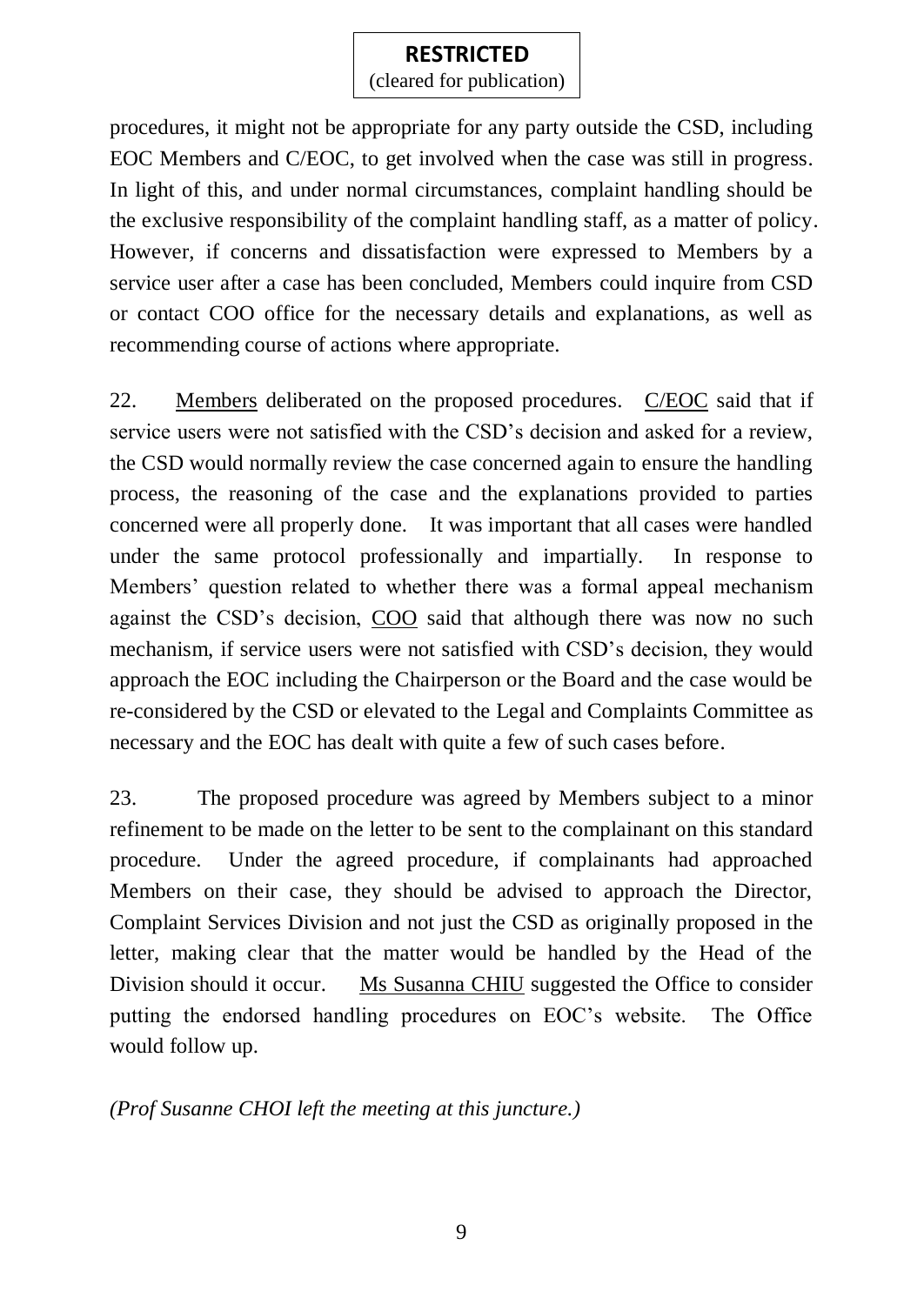(cleared for publication)

# **Annual Progress Report of the Ethnic Minorities Unit**

EOC Paper No. 4/2016; Agenda Item No. 6)

24. SEOO(EMU) briefed Members on the annual progress report of the Ethnic Minorities Unit contained in EOC Paper No. 4/2016.

25. Members noted that the EM Unit ("Unit") has become fully operational in May 2015. To give advice and direction to the Unit, the Advisory Committee on Racial Equality and Integration comprising EOC Members had also been formed. The Unit thanked Mr. Z.M. QAMAR for chairing the first meeting in January 2016.

26. Members also noted that in its first year of formation to promote equality for EMs, the Unit had adopted a three-pronged approach in respect of policy recommendation, training and outreach to cover four major work focuses of promoting (i) inclusive school policy and monitoring the new educational initiatives on Chinese learning of Non-Chinese speaking ('NCS") students; (ii) culturally diverse workforce and employment protection under the RDO; (iii) anti-discrimination legislation and cultural sensitivity to service providers; and (iv) connection with stakeholder groups and the EM communities.

27. Apart from the increased number of outreach activities, the EOC's network for partnership projects was also considerably expanded in particular with the banking, estate agent and public service sectors. Meanwhile, feedback from the EM community about our active communication and policy recommendations to address EMs' concerns was positive in view that the Unit was regularly invited to attend consultative group meetings and discussion forums on EM issues as a core member.

28. Members noted that based on the first-year accomplishment, experience and challenges, the Unit would focus on the following work priorities in 2016/17:

(i) To monitor the support from the Education Bureau to NCS students and promote fair school admission;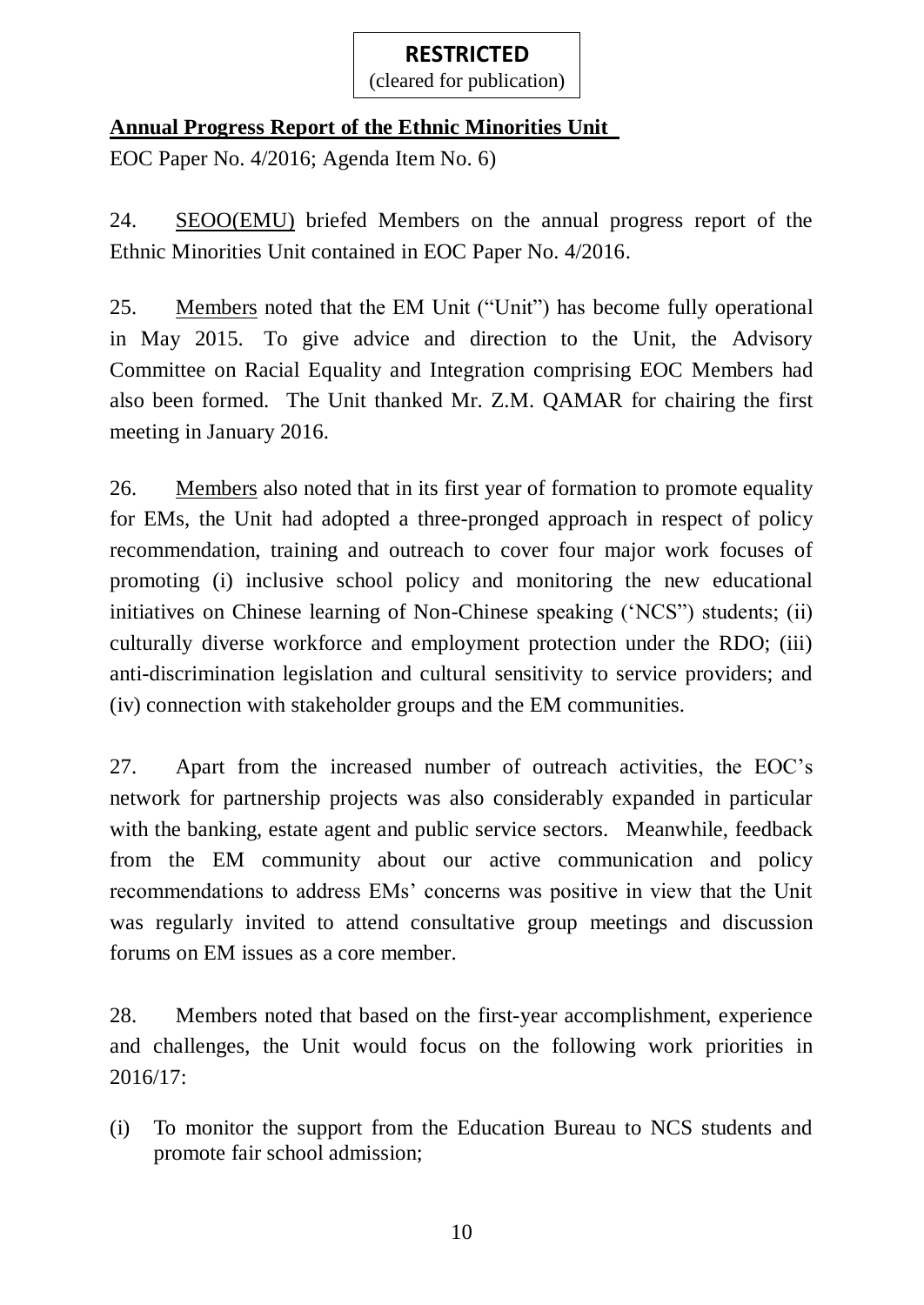(cleared for publication)

- (ii) To facilitate the improvement of employment support and interpretation service in public sector; and
- (iii) To intensify the education to public and private sector on racial equality and integration.

29. C/EOC supplemented that in celebration of the International Day for the Elimination of Racial Discrimination, a public event was organized on 13 March 2016 at Discovery Park in Tsuen Wan, where a number of our Board Members, Dr. W M KO, Secretary for Food and Health, HKSAR and Prof. John LEUNG Chi-yan, Chairman of the Hospital Authority were present to officiate at the launch ceremony. C/EOC said he had appealed to both Dr KO and Prof. LEUNG to employ more EMs in hospitals, including overseas healthcare professionals who were able to obtain registrations to practise in Hong Kong and frontline staff to improve communications between healthcare professionals and EM patients. At the event, three EM speakers including an Indian registered nurse, a Pakistani police officer and a Turkish MTR train captain shared their experience and the challenges they had overcome in pursuing a professional career in the public service sector. It reflected that everyone regardless of their individual characteristics could make a valuable contribution to society if given the opportunity. Nonetheless, C/EOC said that he noted a number of media reports lately had not clearly drawn a line between law-abiding EMs in Hong Kong and bogus asylum seekers and illegal migrants. He added that this was not conducive to racial harmony. On this particular aspect, the EOC and the society should be vigilant and should speak up when necessary to clear the misunderstanding.

30. Ms Shirley LOO, Ms Susanna CHIU and Dr Maggie KOONG agreed with C/EOC's views and they urged more to be done to promote a more positive image of the EMs in Hong Kong. Ms LOO suggested more promotion to be done via social media like Facebook and media statements and the stories of the three EMs who had shared their experience could be included in EOC's roving exhibitions and other channels to help promote racial harmony. In addition, more funding could be considered for publicity programmes on this area. Ms CHIU and Dr KOONG suggested to enlist the help of media management in portraying a more positive image of the EMs in Hong Kong. Ms CHIU also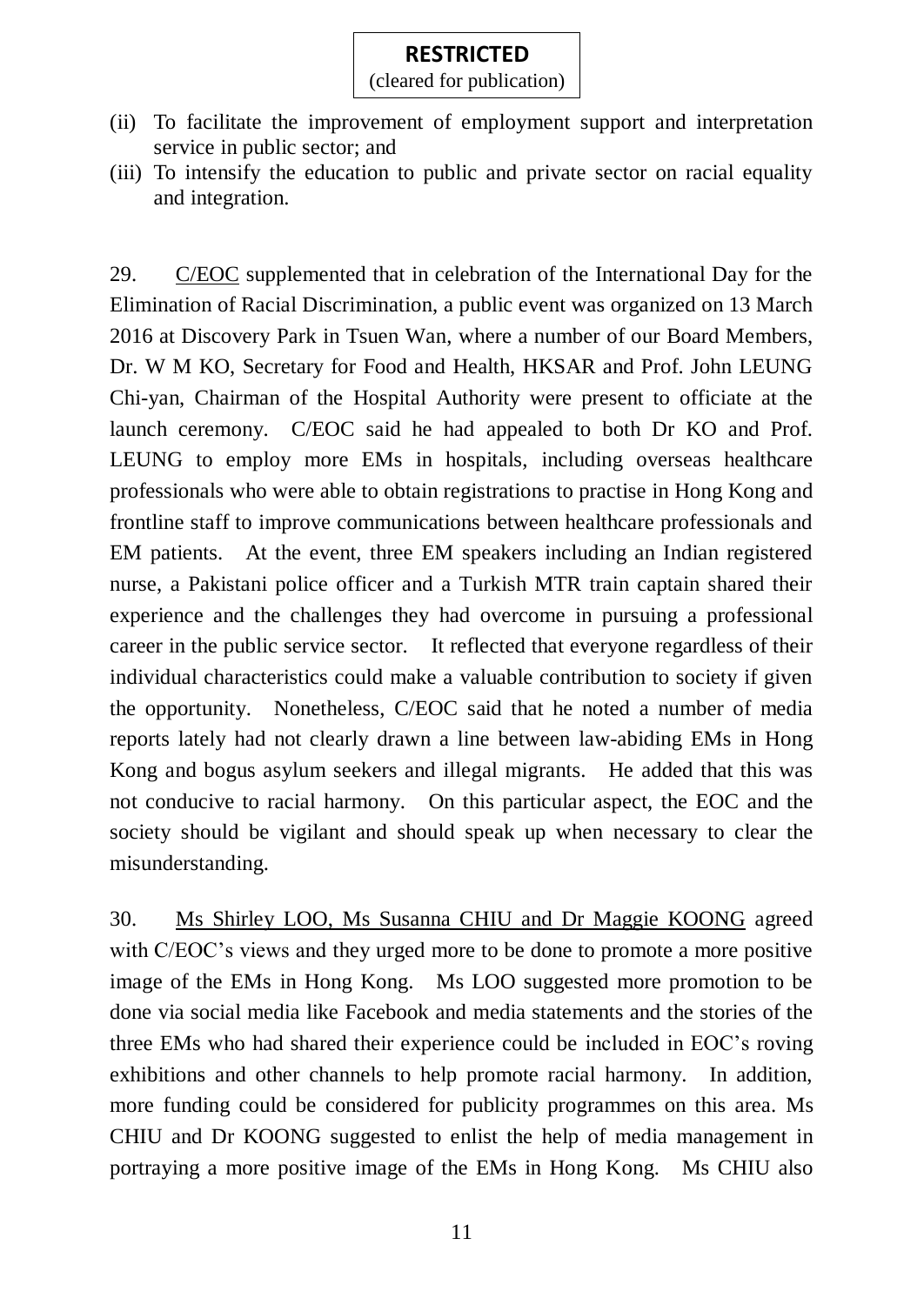(cleared for publication)

suggested more outreach work efforts to promote EO concepts to university students who were future leaders of society. In response, C/EOC said that an opinion-editorial article on "Stand against Racism" would be published in the SCMP and Ming Pao on 21 March 2016. He also noted that the contents of some press reports whilst did not carry biased view, their titles were stigmatizing. In this case more work should be done targeting the editors. In any case, the EOC would keep up with its work in promoting racial equality in Hong Kong.

## **Review of Work of the EOC in 2015**

(EOC Paper No. 5/2016; Agenda Item No. 7)

31. Members noted EOC Paper No. 5/2016.

*(Mr ZM QAMAR and Ms Su-Mei THOMPSON left the meeting at this juncture.)*

# **Reports of the Legal & Complaints Committee (LCC), Community Participation & Publicity Committee (CPPC), Policy, Research & Training Committee (PRTC) and Administration & Finance Committee (A&FC)** (EOC Paper No. 6/2016; Agenda Item No. 8)

32. Ms Susanna CHIU, Convener of A&FC supplemented EOC Paper No. 6/2016 that the A&FC had considered the EOC's draft annual budget for 2016/17 at its last meeting. She said that the low level of reserve balance as projected in the draft budget was unhealthy. There was a structural deficit noted. Details were in EOC Paper No. 9/2016 to be discussed under Agenda Item 11. Dr Maggie KOONG, Convener of CPPC also highlighted to Members that at the last committee meeting, the CPPC had reviewed and revised its procedure in considering funding applications under the community participation funding programme to allow more time for interested organizations to prepare their applications and the work plan for 2016/17 which included programmes to celebrate the  $20<sup>th</sup>$  anniversary of the EOC was also endorsed.

33. Members noted EOC Paper No. 6/2016.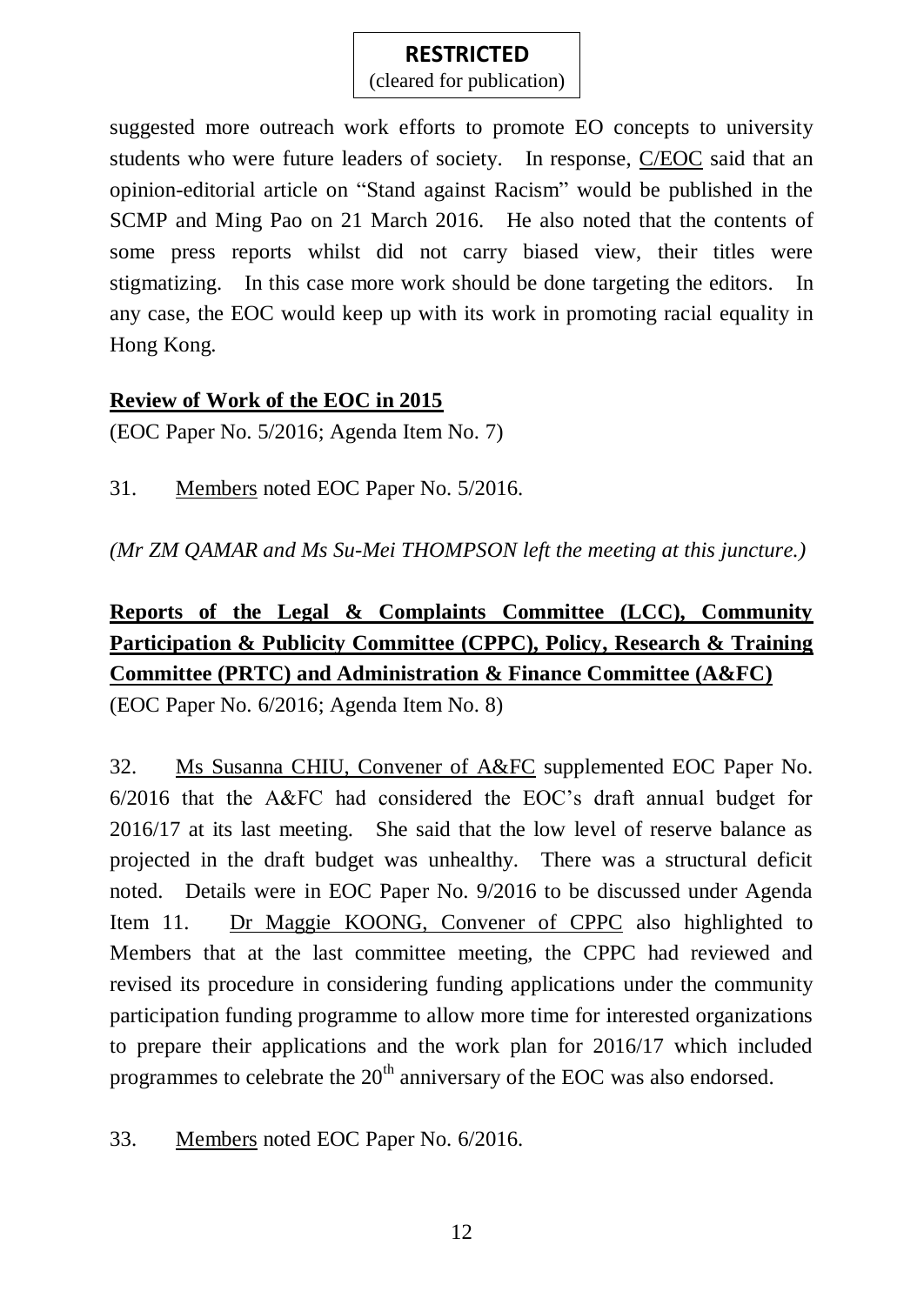(cleared for publication)

## **Chairperson's Quarterly Report**

(EOC Paper No. 8/2016; Agenda Item No. 10)

34. EOC Paper No. 8/2016 presented to Members the Chairperson's seventh quarterly report which summarized his work including issuing statements on EOC's position on topical and controversial issues for Members' information and advice. C/EOC said that given the EOC's limited budget for promotion, he had personally taken every available chance to help promote and explain EOC's work through the media which was a very effective way to reach out to the general public.

35. Members noted EOC Paper No. 8/2016.

# **Proposed New Budget Plan for 2016/17**

(EOC Paper No. 9/2016; Agenda Item No. 11)

36. SMA highlighted to Members the EOC's Proposed New Budget Plan for 2016/17 as contained in EOC Paper No. 9/2016.

37. Members noted there would be a deficit of \$5.65M in 2016/17 which was mainly due to the funding required for the increase in office rental in Cityplaza 3 partially offset by savings from other areas during the year; the leasing of the additional office in Cityplaza 4; the COO post; and the Government's deduction of 1% recurrent savings in 2016/17. Members were concerned that the recurrent subvention for the COO post had been withheld by the Government, notwithstanding that the post was filled in mid December 2015 and included in EOC's envelope. The EOC had requested for a meeting with CMAB officials to discuss the provision of funding to the EOC on various occasions between September 2005 to February 2006, and a meeting with the Government was still awaited.

38. On the use of reserve funds, Members noted that after taking into account the total proposed use of reserve funds (\$3.99M for increase in office rental of the exiting office at Cityplaza 3 in 2016/17, \$0.20M for purchase of an HR system, \$0.20M for an Knowledge Archiving System and \$1.26M for the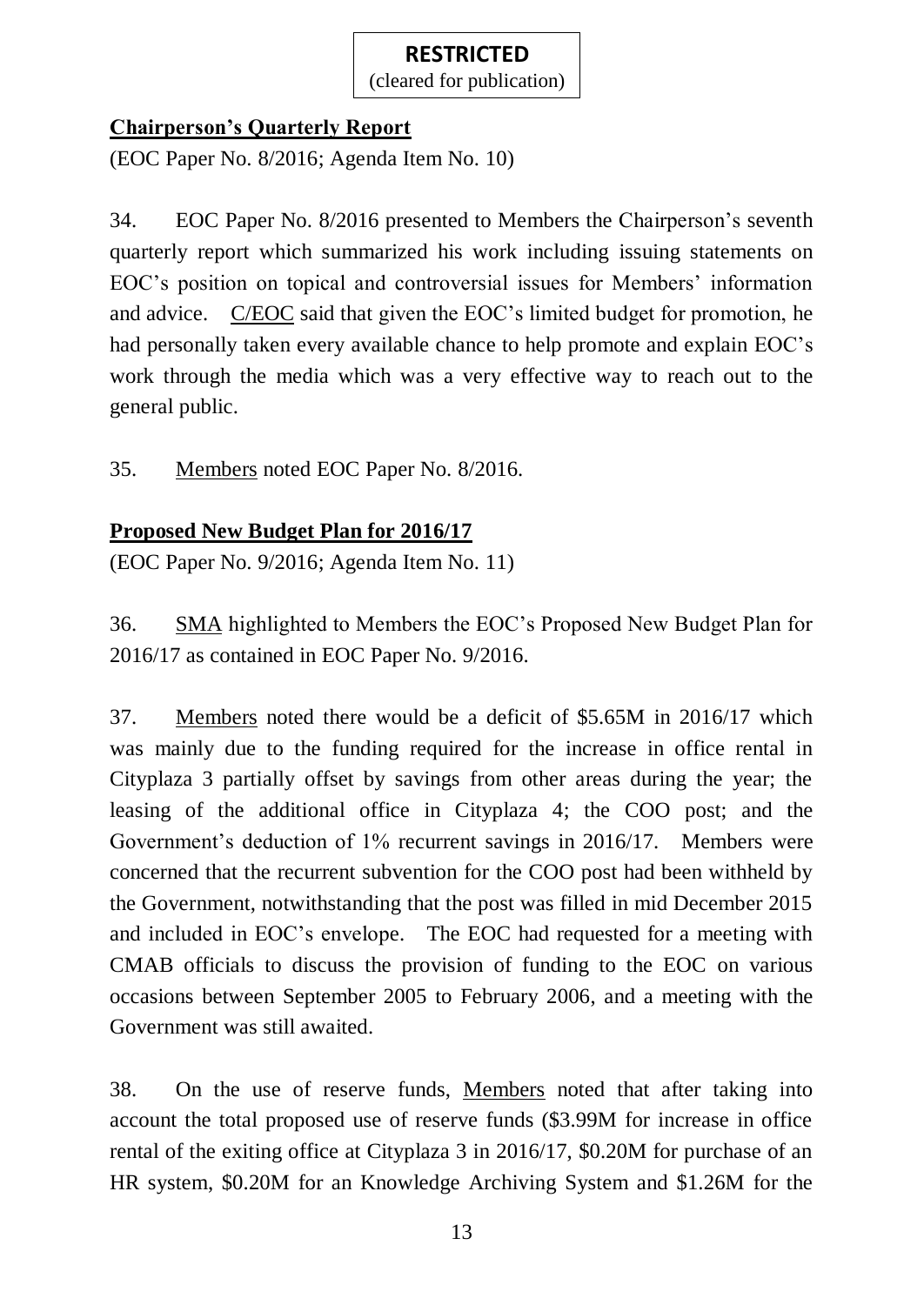(cleared for publication)

rent, rates, air-conditioning and management fees of the additional office in Cityplaza 4), the estimated balance of Reserve as at 31 March 2017 would be \$16.79M. The projection of reserve balance up to 2018/19 was in Annex C to the paper. Members also noted that the reserve funds would be fully utilized during 2018/19.

[Post-meeting note: In response to Ms Susanna CHIU's suggestion to include the staff costs of the COO post in the use of reserve to give an accurate picture, Annex C was revised accordingly and attached at the Appendix for Members' reference.]

39. On capital expenditure, Members noted that the Government had approved a one-off subvention of \$3M to the EOC, for the promotion of the Race Discrimination Ordinance and Sex Discrimination Ordinance, in particular sexual harassment. The Government also approved \$246K in the 2016/17 budget for the EOC to replace a motor vehicle which was purchased in 2005. Members also noted that according to the Government's guidelines, the EOC was required to contribute at least 20% of the total cost in the replacement.

40. Ms Susanna CHIU said as she had stated earlier in the meeting, the A&FC had discussed about the EOC's Budget at the last meeting and found that the low level of reserve balance as projected in Annex C was unhealthy as there was a structural deficit. Hence, there was a need to discuss the EOC's budget with officials of the CMAB as a matter of urgency. C/EOC reiterated that the structural deficit was mainly due to the increase in office rental and the leasing of an additional office mainly for new staff particularly those in the EM Unit, and the COO staff costs withheld by the CMAB. On the recurrent funding from the Government on office rental, Members noted that the office rental rate of the EOC Office at Cityplaza 3 was increased from \$22 per square feet gross when the EOC first moved in to the current \$44.5 per square feet gross. Although there were surplus in the EOC's budget in the past two years, the increase in rental which was beyond EOC's control would significantly affect the EOC's recurrent budget in the coming 3 years, and hence EOC's reserve would have to be used to cover the increase.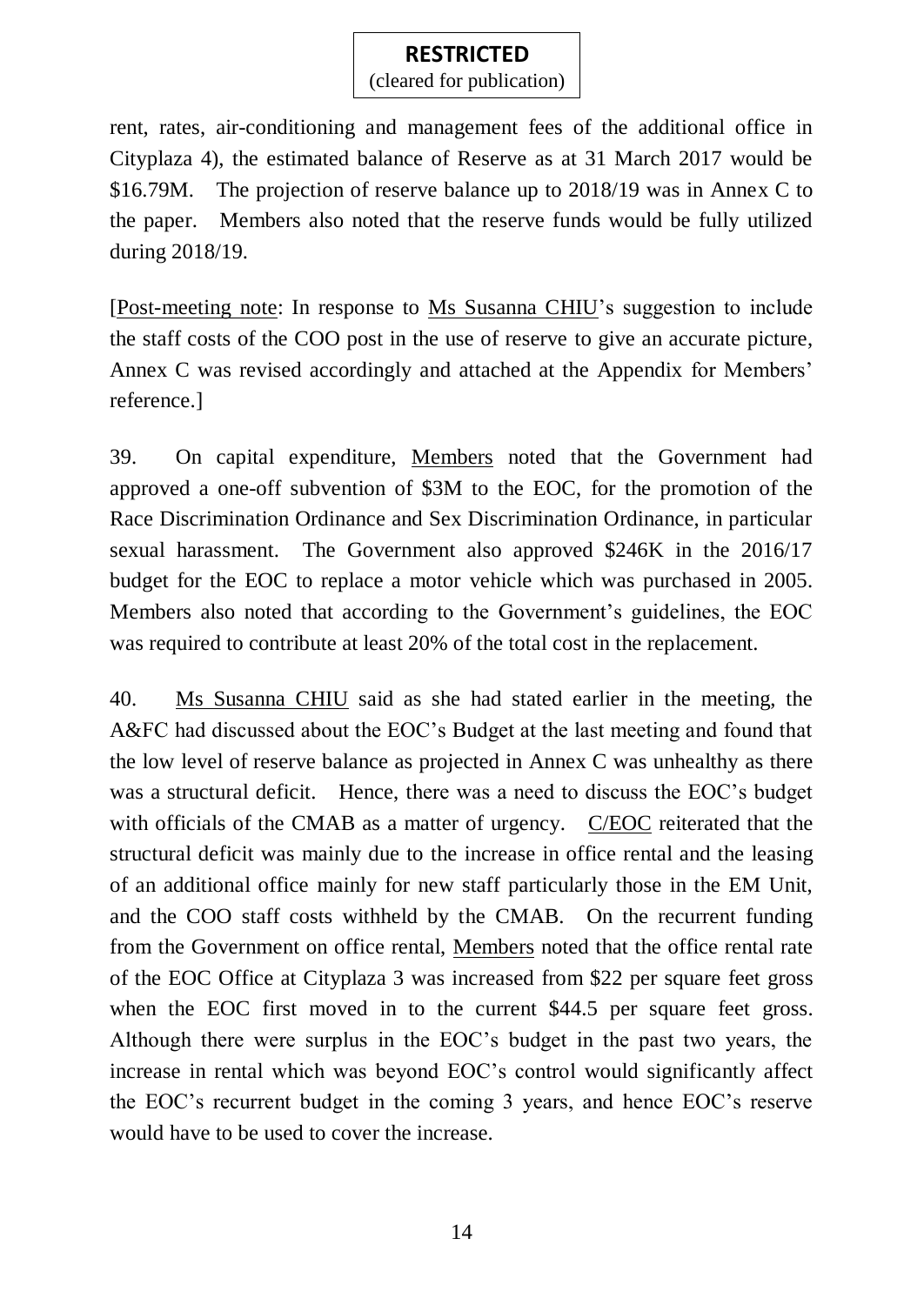(cleared for publication)

41. Prof. Hon Joseph LEE requested the Office to provide the relevant information to him to consider following up with the Government in LegCo's Special Meeting of the Finance Committee.

# **VI. Any Other Business**

## **Vote of Thanks to Members**

42. C/EOC said there it was very likely that this was the last EOC meeting chaired by him. He thanked Members for their advice, support and assistance in the past three years which had helped advance EOC's work in a number of fronts. He said that the devotion of Members, a clear mission and a united team were vital to the success of the EOC's work. He was confident that the EOC Board would lead the EOC to many more new heights in the future.

# **Vote of Thanks to C/EOC**

43. Prof Hon Joseph LEE, Dr Sandra TSANG, Ms Susanna CHIU and other Members also thanked Dr York CHOW, C/EOC for his excellent leadership. They also commended Dr CHOW highly on his strong passion for equal opportunities, his courage in advocating EO for minorities in Hong Kong and his admirable work done in the past three years in reforming the EOC and improving staff morale.

44. Dr Sandra TSANG expressed that if Dr York CHOW's appointment as C/EOC was not to be renewed, she and a number of Members would be very disappointed since they had expressed their views to the Government that Dr CHOW was an excellent leader and his appointment should be continued.

45. COO on behalf of EOC staff also thanked Dr York CHOW for his leadership, guidance and his significant contributions to the EOC in the past 3 years.

46. There being no other business, the meeting was adjourned at 5:25 p.m.